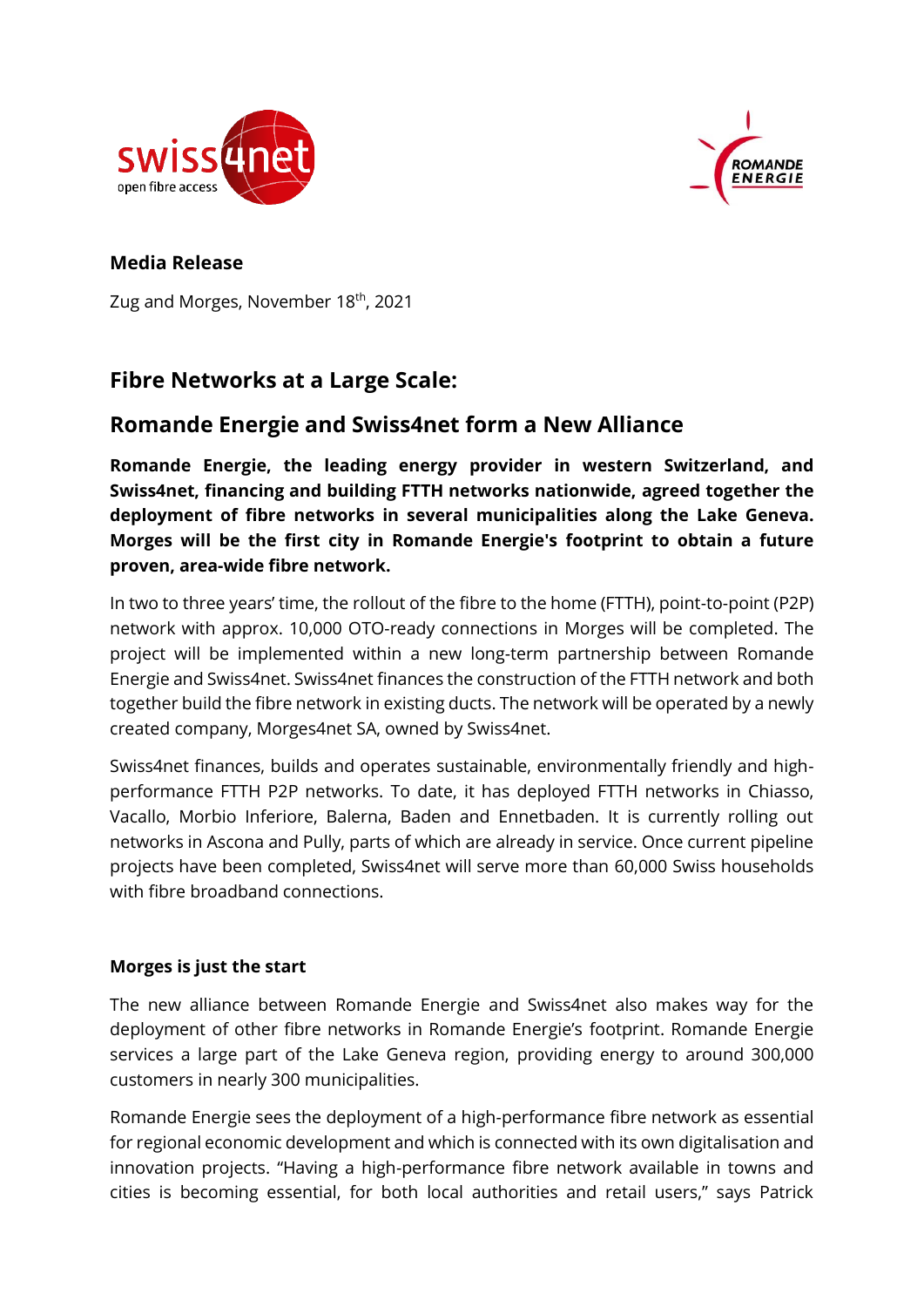Bertschy, Head of Grids at Romande Energie. "After analysing the different options available for implementing FTTH in our footprint, we have decided to partner with Swiss4net, an FTTH industry leader in Switzerland. As we ourselves do not offer telecommunication services, enables this partnership to bundle our expertise in order to offer high-quality infrastructure for households and local businesses."

#### **Morges4net SA operates the FTTH P2P network**

The planning phase, supported by detailed analysis, is currently under way in Morges. Network deployment is to begin soon, beginning in 2022, and will take two to three years to complete. Swiss4net has for this purpose founded a local company, Morges4net SA, which will manage the deployment in conjunction with Romande Energie and subsequently will operate the network.

Swiss4net uses P2P technology for all of its FTTH networks, meaning that all households and businesses will have their own dedicated fibre. Additionally, two fibre connections per building will be available for future applications.

## **Free choice of telecom service provider**

The new, non-discriminatory, FTTH network operated by Morges4net will be available to all interested telecom service providers. Soon the population of Morges will benefit from super-fast internet and state-of-the-art television and telephone services from a range of national and regional providers – thanks to fibre network. Each property owner will receive a non-binding free of charge offer for the fibre connection.

#### **Media contacts**

#### **Swiss4net**

Kilian Borter open up AG für Kommunikation und PR +41 44 295 90 73 [swiss4net@open-up.ch](mailto:swiss4net@open-up.ch)

**Romande Energie** Michèle Cassani Group Spokesperson +41 21 802 95 67 [michele.cassani@romande-energie.ch](mailto:michele.cassani@romande-energie.ch)